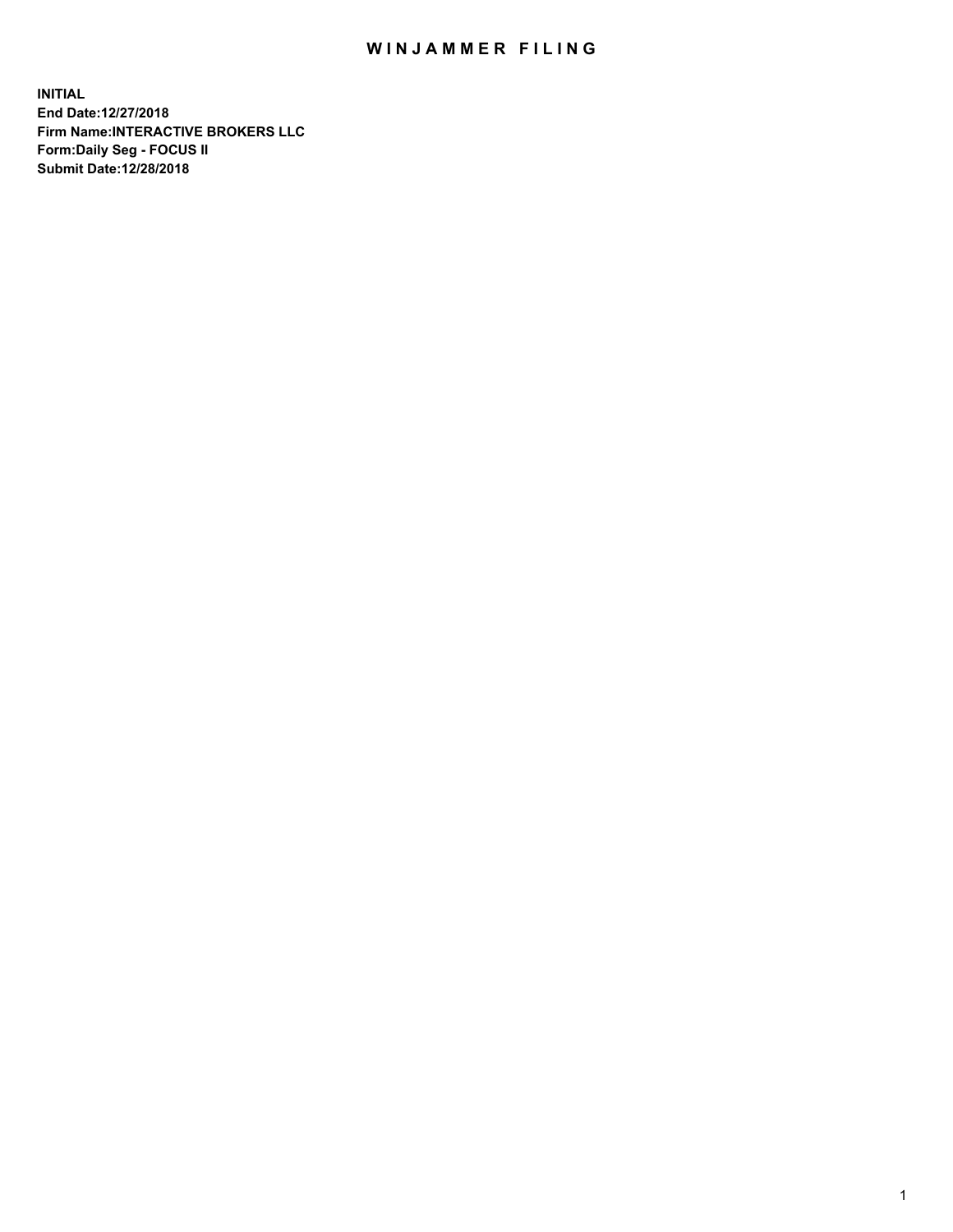**INITIAL End Date:12/27/2018 Firm Name:INTERACTIVE BROKERS LLC Form:Daily Seg - FOCUS II Submit Date:12/28/2018 Daily Segregation - Cover Page**

| Name of Company                                                                                                                                                                                                                                                                                                                | <b>INTERACTIVE BROKERS LLC</b>                                                                  |
|--------------------------------------------------------------------------------------------------------------------------------------------------------------------------------------------------------------------------------------------------------------------------------------------------------------------------------|-------------------------------------------------------------------------------------------------|
| <b>Contact Name</b>                                                                                                                                                                                                                                                                                                            | James Menicucci                                                                                 |
| <b>Contact Phone Number</b>                                                                                                                                                                                                                                                                                                    | 203-618-8085                                                                                    |
| <b>Contact Email Address</b>                                                                                                                                                                                                                                                                                                   | jmenicucci@interactivebrokers.c<br>om                                                           |
| FCM's Customer Segregated Funds Residual Interest Target (choose one):<br>a. Minimum dollar amount: ; or<br>b. Minimum percentage of customer segregated funds required:% ; or<br>c. Dollar amount range between: and; or<br>d. Percentage range of customer segregated funds required between:% and%.                         | $\overline{\mathbf{0}}$<br>$\overline{\mathbf{0}}$<br>155,000,000 245,000,000<br>0 <sub>0</sub> |
| FCM's Customer Secured Amount Funds Residual Interest Target (choose one):<br>a. Minimum dollar amount: ; or<br>b. Minimum percentage of customer secured funds required:%; or<br>c. Dollar amount range between: and; or<br>d. Percentage range of customer secured funds required between:% and%.                            | $\overline{\mathbf{0}}$<br>$\overline{\mathbf{0}}$<br>80,000,000 120,000,000<br>0 <sub>0</sub>  |
| FCM's Cleared Swaps Customer Collateral Residual Interest Target (choose one):<br>a. Minimum dollar amount: ; or<br>b. Minimum percentage of cleared swaps customer collateral required:% ; or<br>c. Dollar amount range between: and; or<br>d. Percentage range of cleared swaps customer collateral required between:% and%. | $\overline{\mathbf{0}}$<br>$\underline{\mathbf{0}}$<br>0 <sub>0</sub><br>0 <sub>0</sub>         |

Attach supporting documents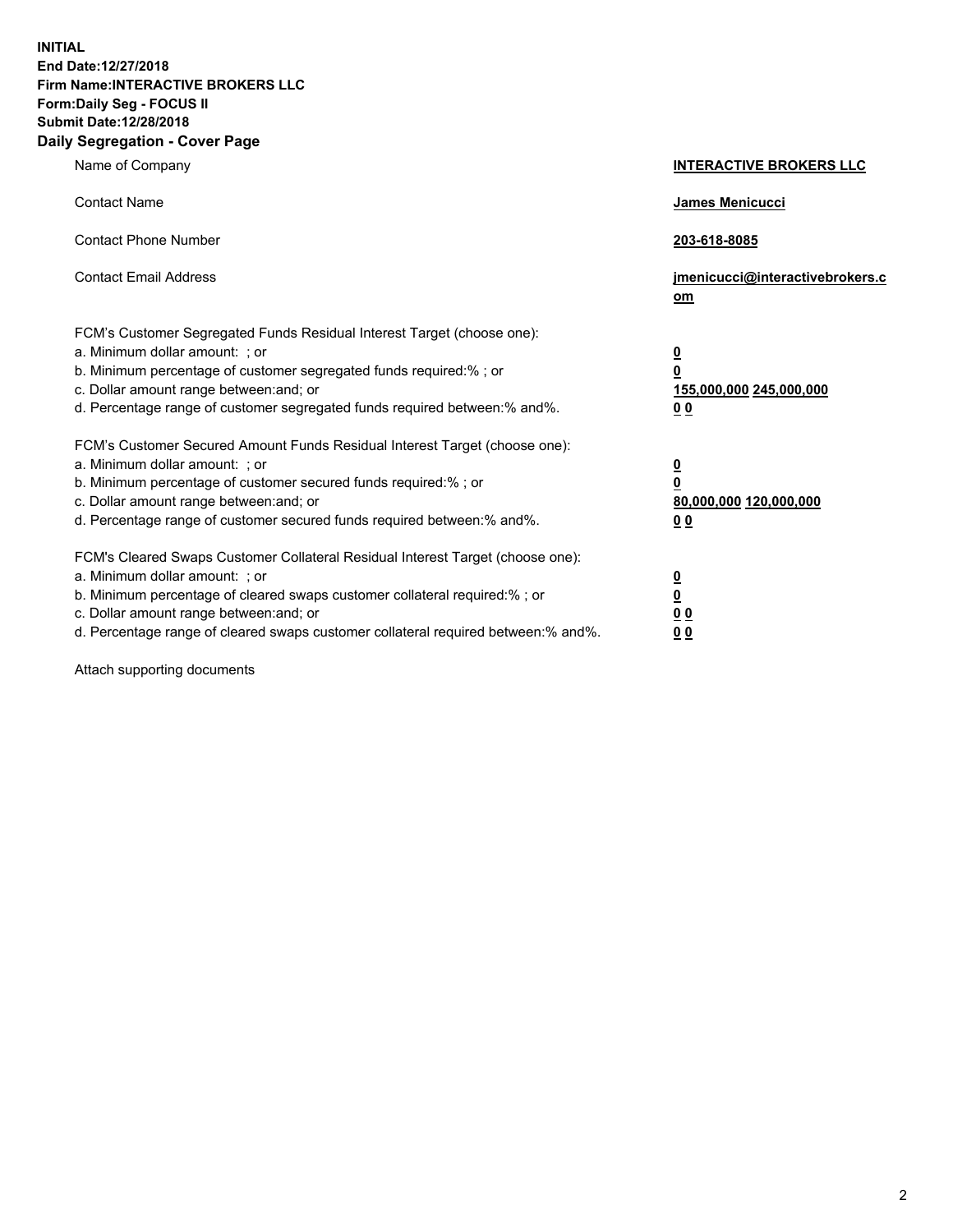## **INITIAL End Date:12/27/2018 Firm Name:INTERACTIVE BROKERS LLC Form:Daily Seg - FOCUS II Submit Date:12/28/2018 Daily Segregation - Secured Amounts**

|          | Daily Segregation - Secured Amounts                                                                                                  |                                   |
|----------|--------------------------------------------------------------------------------------------------------------------------------------|-----------------------------------|
|          | Foreign Futures and Foreign Options Secured Amounts                                                                                  |                                   |
|          | Amount required to be set aside pursuant to law, rule or regulation of a foreign                                                     | $0$ [7305]                        |
|          | government or a rule of a self-regulatory organization authorized thereunder                                                         |                                   |
| 1.       | Net ledger balance - Foreign Futures and Foreign Option Trading - All Customers                                                      |                                   |
|          | A. Cash                                                                                                                              | 435,524,744 [7315]                |
|          | B. Securities (at market)                                                                                                            | $0$ [7317]                        |
| 2.       | Net unrealized profit (loss) in open futures contracts traded on a foreign board of trade                                            | 3,605,261 [7325]                  |
| 3.       | Exchange traded options                                                                                                              |                                   |
|          | a. Market value of open option contracts purchased on a foreign board of trade                                                       | 80,316 [7335]                     |
|          | b. Market value of open contracts granted (sold) on a foreign board of trade                                                         | -243,954 [7337]                   |
| 4.       | Net equity (deficit) (add lines 1. 2. and 3.)                                                                                        | 438,966,367 [7345]                |
| 5.       | Account liquidating to a deficit and account with a debit balances - gross amount                                                    | 11,329 [7351]                     |
|          | Less: amount offset by customer owned securities                                                                                     | 0 [7352] 11,329 [7354]            |
| 6.       | Amount required to be set aside as the secured amount - Net Liquidating Equity                                                       | 438,977,696 [7355]                |
|          | Method (add lines 4 and 5)                                                                                                           |                                   |
| 7.       | Greater of amount required to be set aside pursuant to foreign jurisdiction (above) or line                                          | 438,977,696 [7360]                |
|          | 6.<br>FUNDS DEPOSITED IN SEPARATE REGULATION 30.7 ACCOUNTS                                                                           |                                   |
| 1.       | Cash in banks                                                                                                                        |                                   |
|          | A. Banks located in the United States                                                                                                | 70,206,647 [7500]                 |
|          | B. Other banks qualified under Regulation 30.7                                                                                       | 0 [7520] 70,206,647 [7530]        |
| 2.       | Securities                                                                                                                           |                                   |
|          | A. In safekeeping with banks located in the United States                                                                            | 407,949,512 [7540]                |
|          | B. In safekeeping with other banks qualified under Regulation 30.7                                                                   | 0 [7560] 407,949,512 [7570]       |
| 3.       | Equities with registered futures commission merchants                                                                                |                                   |
|          | A. Cash                                                                                                                              | $0$ [7580]                        |
|          | <b>B.</b> Securities                                                                                                                 | $0$ [7590]                        |
|          | C. Unrealized gain (loss) on open futures contracts                                                                                  | $0$ [7600]                        |
|          | D. Value of long option contracts                                                                                                    | $0$ [7610]                        |
|          | E. Value of short option contracts                                                                                                   | 0 [7615] 0 [7620]                 |
| 4.       | Amounts held by clearing organizations of foreign boards of trade                                                                    |                                   |
|          | A. Cash                                                                                                                              | $0$ [7640]                        |
|          | <b>B.</b> Securities                                                                                                                 | $0$ [7650]                        |
|          | C. Amount due to (from) clearing organization - daily variation                                                                      | $0$ [7660]                        |
|          | D. Value of long option contracts                                                                                                    | $0$ [7670]                        |
|          | E. Value of short option contracts                                                                                                   | 0 [7675] 0 [7680]                 |
| 5.       | Amounts held by members of foreign boards of trade                                                                                   |                                   |
|          | A. Cash                                                                                                                              | 74,744,718 [7700]                 |
|          | <b>B.</b> Securities                                                                                                                 | $0$ [7710]                        |
|          | C. Unrealized gain (loss) on open futures contracts                                                                                  | 505,376 [7720]                    |
|          | D. Value of long option contracts                                                                                                    | 80,316 [7730]                     |
|          | E. Value of short option contracts                                                                                                   | -243,954 [7735] 75,086,456 [7740] |
| 6.       | Amounts with other depositories designated by a foreign board of trade                                                               | 0 [7760]                          |
| 7.<br>8. | Segregated funds on hand                                                                                                             | $0$ [7765]                        |
| 9.       | Total funds in separate section 30.7 accounts<br>Excess (deficiency) Set Aside for Secured Amount (subtract line 7 Secured Statement | 553,242,615 [7770]                |
|          | Page 1 from Line 8)                                                                                                                  | 114,264,919 [7380]                |
| 10.      | Management Target Amount for Excess funds in separate section 30.7 accounts                                                          | 80,000,000 [7780]                 |
| 11.      | Excess (deficiency) funds in separate 30.7 accounts over (under) Management Target                                                   | 34,264,919 [7785]                 |
|          |                                                                                                                                      |                                   |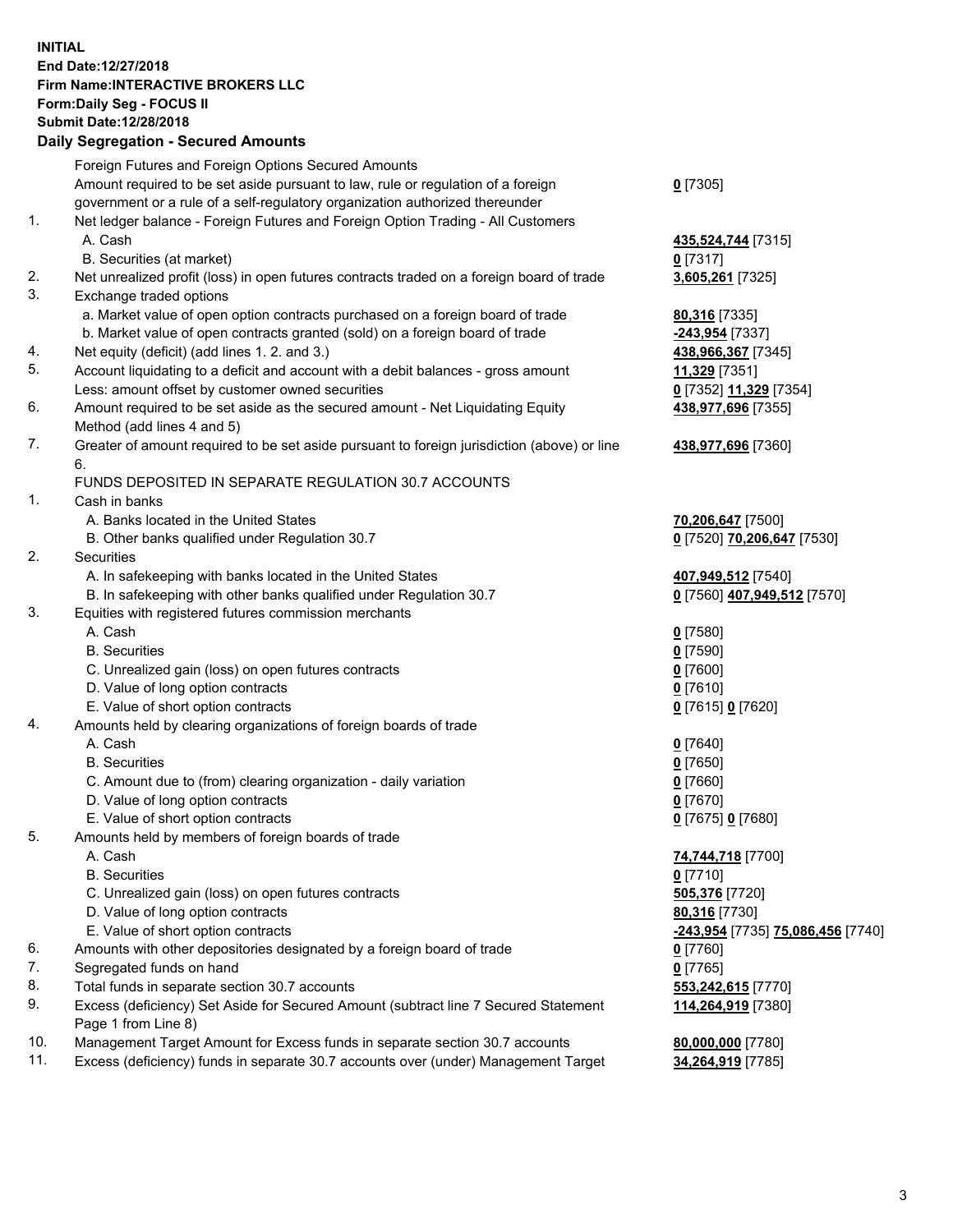**INITIAL End Date:12/27/2018 Firm Name:INTERACTIVE BROKERS LLC Form:Daily Seg - FOCUS II Submit Date:12/28/2018 Daily Segregation - Segregation Statement** SEGREGATION REQUIREMENTS(Section 4d(2) of the CEAct) 1. Net ledger balance A. Cash **4,040,494,111** [7010] B. Securities (at market) **0** [7020] 2. Net unrealized profit (loss) in open futures contracts traded on a contract market **-88,664,248** [7030] 3. Exchange traded options A. Add market value of open option contracts purchased on a contract market **361,538,000** [7032] B. Deduct market value of open option contracts granted (sold) on a contract market **-471,222,063** [7033] 4. Net equity (deficit) (add lines 1, 2 and 3) **3,842,145,800** [7040] 5. Accounts liquidating to a deficit and accounts with debit balances - gross amount **1,493,957** [7045] Less: amount offset by customer securities **0** [7047] **1,493,957** [7050] 6. Amount required to be segregated (add lines 4 and 5) **3,843,639,757** [7060] FUNDS IN SEGREGATED ACCOUNTS 7. Deposited in segregated funds bank accounts A. Cash **357,835,750** [7070] B. Securities representing investments of customers' funds (at market) **2,329,957,190** [7080] C. Securities held for particular customers or option customers in lieu of cash (at market) **0** [7090] 8. Margins on deposit with derivatives clearing organizations of contract markets A. Cash **6,915,944** [7100] B. Securities representing investments of customers' funds (at market) **1,502,198,361** [7110] C. Securities held for particular customers or option customers in lieu of cash (at market) **0** [7120] 9. Net settlement from (to) derivatives clearing organizations of contract markets **9,167,566** [7130] 10. Exchange traded options A. Value of open long option contracts **361,608,652** [7132] B. Value of open short option contracts **-471,350,376** [7133] 11. Net equities with other FCMs A. Net liquidating equity **0** [7140] B. Securities representing investments of customers' funds (at market) **0** [7160] C. Securities held for particular customers or option customers in lieu of cash (at market) **0** [7170] 12. Segregated funds on hand **0** [7150] 13. Total amount in segregation (add lines 7 through 12) **4,096,333,087** [7180] 14. Excess (deficiency) funds in segregation (subtract line 6 from line 13) **252,693,330** [7190] 15. Management Target Amount for Excess funds in segregation **155,000,000** [7194] **97,693,330** [7198]

16. Excess (deficiency) funds in segregation over (under) Management Target Amount Excess